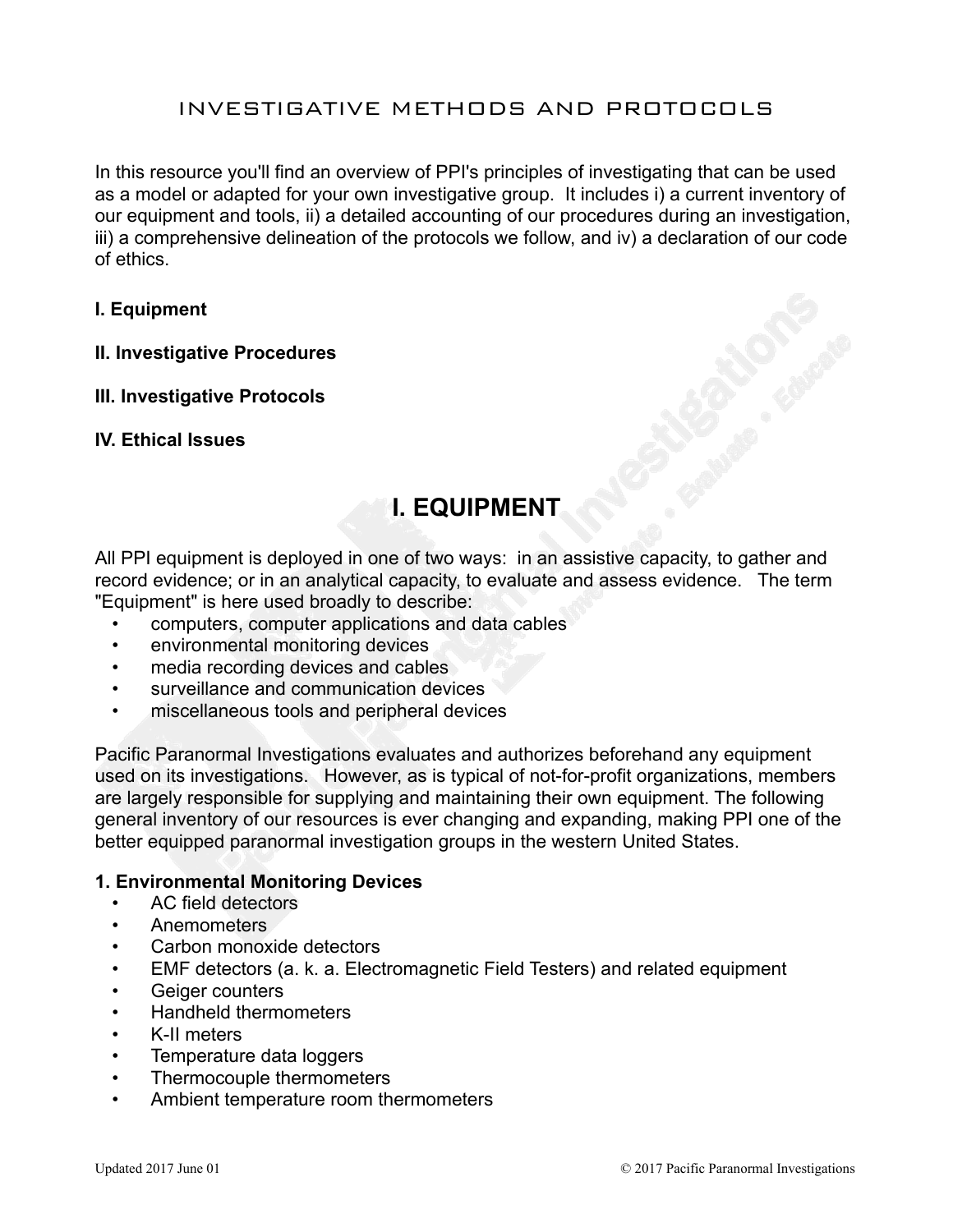#### **2. Media Recording Devices and Cables**

- DVR multi-channel security systems (monitors, hi-res DVR cameras, cables)
- Camcorders (digital and Hi-8 video recorders with infrared systems)
- Handheld digital audio recorders
- Still shot digital and hi-definition cameras and camera cables

#### **3. Surveillance and Communication Devices and Cables**

• 2-way communication radios (walkie-talkies)

# **4. Miscellaneous Tools**

- flashlights
- headlamps
- portable black-lights
- utility cords
- camera tripods

# **5. Computers, Computer Applications and Data Cables**

Members individually own, operate and, when possible, convey their own personal computers for collection, recording and analysis of evidence, as well as utilize a variety of specialized applications and programs to record evidence, and to evaluate it using a uniform set of standards and protocols.

#### **6. Thinking Tools**

- assiduous use of our five senses to monitor our environment
- careful and methodical note-taking
- critical thinking
- deductive and inductive reasoning skills
- fairness and open-mindedness to other interpretations
- objective and rationale perspective
- peer review
- scientific method
- thoroughgoing analysis of evidence

# **II. INVESTIGATIVE PROCEDURES**

All cases undertaken by Pacific Paranormal Investigations follow procedural steps that help to guarantee each investigation to be thorough, reliable and credible. Irregularities in the procedure may result in some evidence being discredited, even if the evidence is persuasive.

In synopsis, the process begins with an initial interview between PPI and the client, wherein the client provides information and background to tailor the needs of the investigation; afterward, further research about the venue is conducted and a formal investigation is arranged with the client. When the investigation at the venue is completed, a suitable period of time is allowed for the analysis of any evidence that may have been acquired during the formal investigation. A meeting of PPI members is called to order so that the evidence can be discussed and debated. Finally, a meeting or a conference call is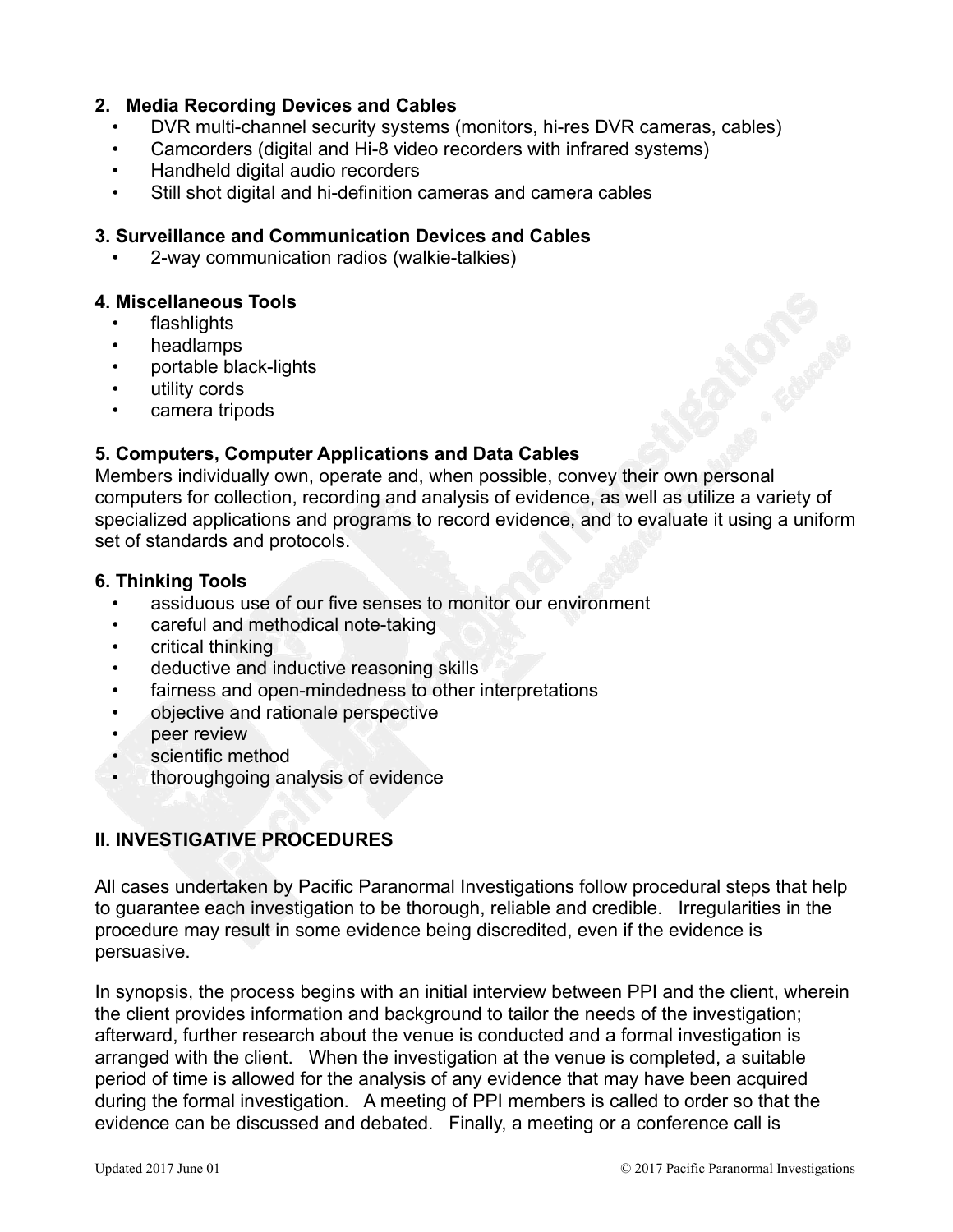arranged with the client to perform a "Reveal": a presentation of the evidence and its interpretation, and an invitation to assist the client further by answering questions or referring the client to other independent services (solely at the client's request).

Here following is a more detailed chronology of our procedures and their underlying rationale.

#### **1. Investigation Request and Preliminary Assessment**

In the pre-investigation stage, a Case Manager is responsible for processing investigation requests, whether they are made formally through our website request form or by referral from TAPS or another investigative groups. These requests will in turn be reviewed by PPI members and accepted, denied or further referred. If accepted, a preliminary questionnaire (a "prelim") will be sent to the requestor; a prelim possesses a range of questions about the details of the client's case, including background information, which will later help the PPI team tailor its investigative and research strategies. Case Mangers will keep in contact with the client during this period, to answer questions and lend support. Once a prelim is received back from the client, an investigation will be scheduled and the case will be classified (see "4. 1 Type of Investigation

# **2. Pre-Research**

PPI members will search through public records, articles and databases and reference sources that will help to create a basic historical and informational backdrop to the case. This may include biographical details of historically pertinent individuals, as well as details of events connected to the venue and reported in newspapers.

#### **3. Pre-Investigation**

A Case Manager will begin collaborating with PPI Directors to create a potential investigative team, work with the client to schedule an investigation date, and, if deemed necessary, arrange for a preliminary interview with the client to obtain more details about the paranormal history of the venue, the personal paranormal experiences at the venue, and practical and logistical considerations for designing the investigation to accommodate equipment setup and certain investigation techniques.

#### **4. Formal Interviews**

Upon arriving at the venue, one or more Interviewers may request additional interviews with the client and other relevant witnesses, such as neighbors, tenants, customers and relatives, about their paranormal experiences at the venue. This permits some useful assessment, too, of the client's needs and wishes for the investigation that will direct PPI's follow-up recommendations. The researcher should also interview any other witnesses such as locals who also may be able to give supportive information about the venue.

# **5. Equipment Set-Up and Preliminary Walkthroughs**

While formal interviews are being conducted, Team Leaders will direct other team members and investigators in the setup of surveillance equipment and DVR units, stationary audio recording devices, and preliminary walkthroughs of the venue with the client to take note of important architectural or physical features (potentially high EMF sources, draft sources, sound resonators, etc. ) and the locations of especial interest for the formal walkthrough.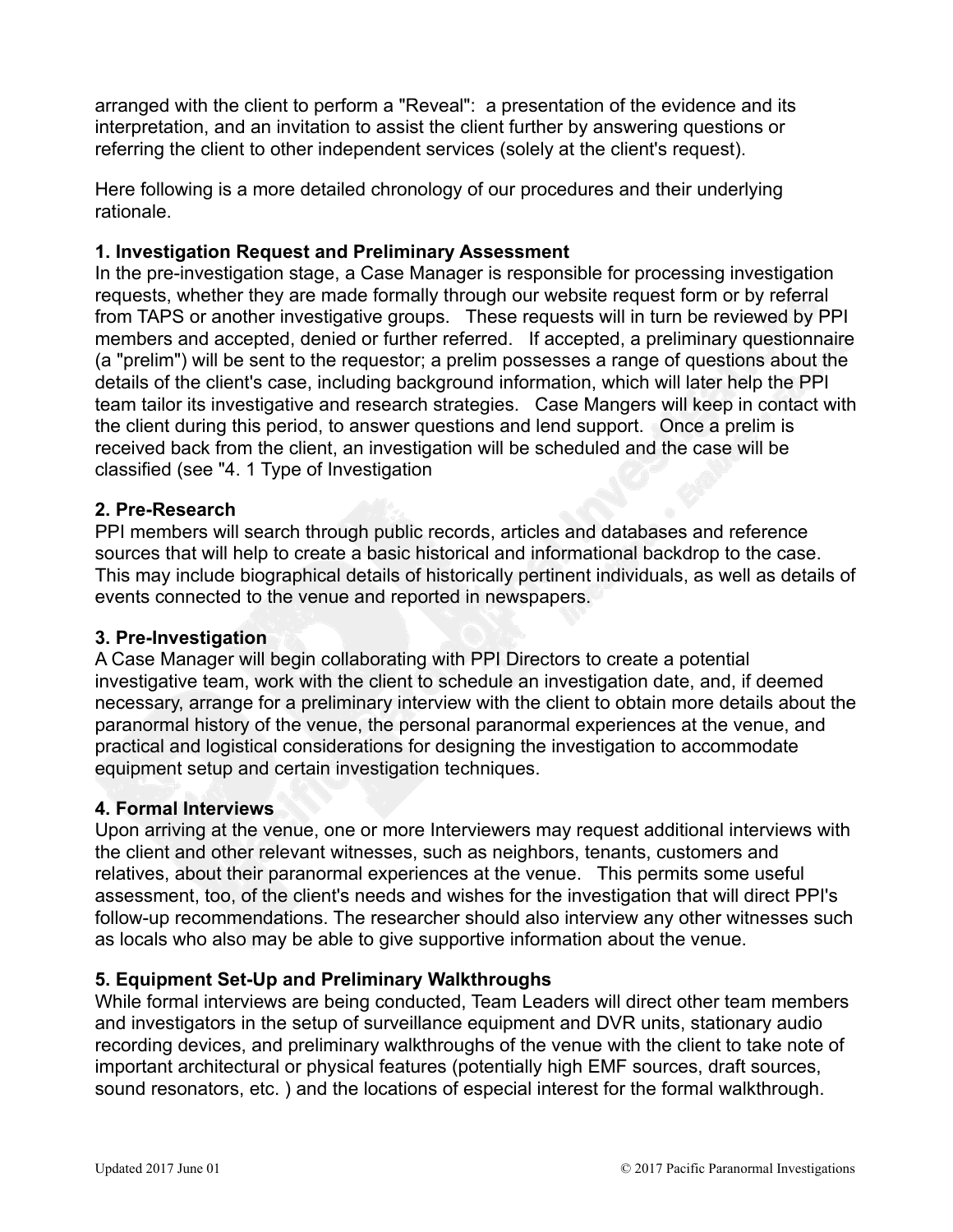# **6. Team Assignments**

Team leaders will announce the organization for the formal walkthroughs of the venue, which, depending on the size of the venue, may require breaking down into smaller teams or staggering the walkthroughs. In some cases, this step may be organized in advance of arrival.

# **7. Walkthroughs**

Most of the investigation's evidence will be either experienced or recorded during the formal walkthrough, during which time members enlist the use of night vision video cameras, audio recorders, and portable environmental monitoring devices. In a systematic and carefully controlled effort to solicit responses from potential paranormal entities, team members introduce themselves, pose questions, invite interaction and make every possible attempt to present themselves as well meaning and friendly researchers wanting contact and signs of the unseen presence.

# **8. Vigils**

After these experiments are completed, Team Leaders may elect to appoint two or more team members to hold a vigil in selected areas of the venue with higher probability for paranormal experience. During the vigil, other formal walkthroughs of the venue may be taking place.

# **9. Conclusion of the Formal Investigation**

At the end of the formal investigation team leaders and other members will cooperatively break down equipment and set-ups, return the venue in the condition in which it was found, and pack equipment and supplies into the vehicles for departure. Team leaders will meet with the client for a final word of thanks and support before departing.

# **10. Peer Review of Selected Data ("Evidence")**

Because of the amount of evidence gathered from the investigation, a period of time is required to evaluate the evidence collected. This includes reviewing recorded audio and video, charting and graphing environmental data, collecting personal testimony, and staging a peer review of any potential findings. After the evidence has been thoroughly examined and peer reviewed, a report of the investigation (which you are now reading) will be drafted and the general evidence will be parsed to support PPI's conclusions at the Reveal.

#### **11. The Reveal**

In most cases, especially for long-distance investigations, the report is provided in a secure, on-line format and the client may download a PDF of the report, as well as any evidence provided as on-line media. However, a meeting may be arranged with the client in person or by video conference to present any important evidence that supports or discounts the probability of paranormal activity. The client is then presented with copies of the evidence and the report and, if applicable, a list of resources to assist the client in taking the next step, should one be desired by the client.

#### **12. The Paranormal Quotient**

In order to offer a more reliable and objective determination, PPI must limit its analysis to data gathered under certain methods of control. As a result, our findings will be based strictly on what limited discoveries we make during our time of investigation only. PPI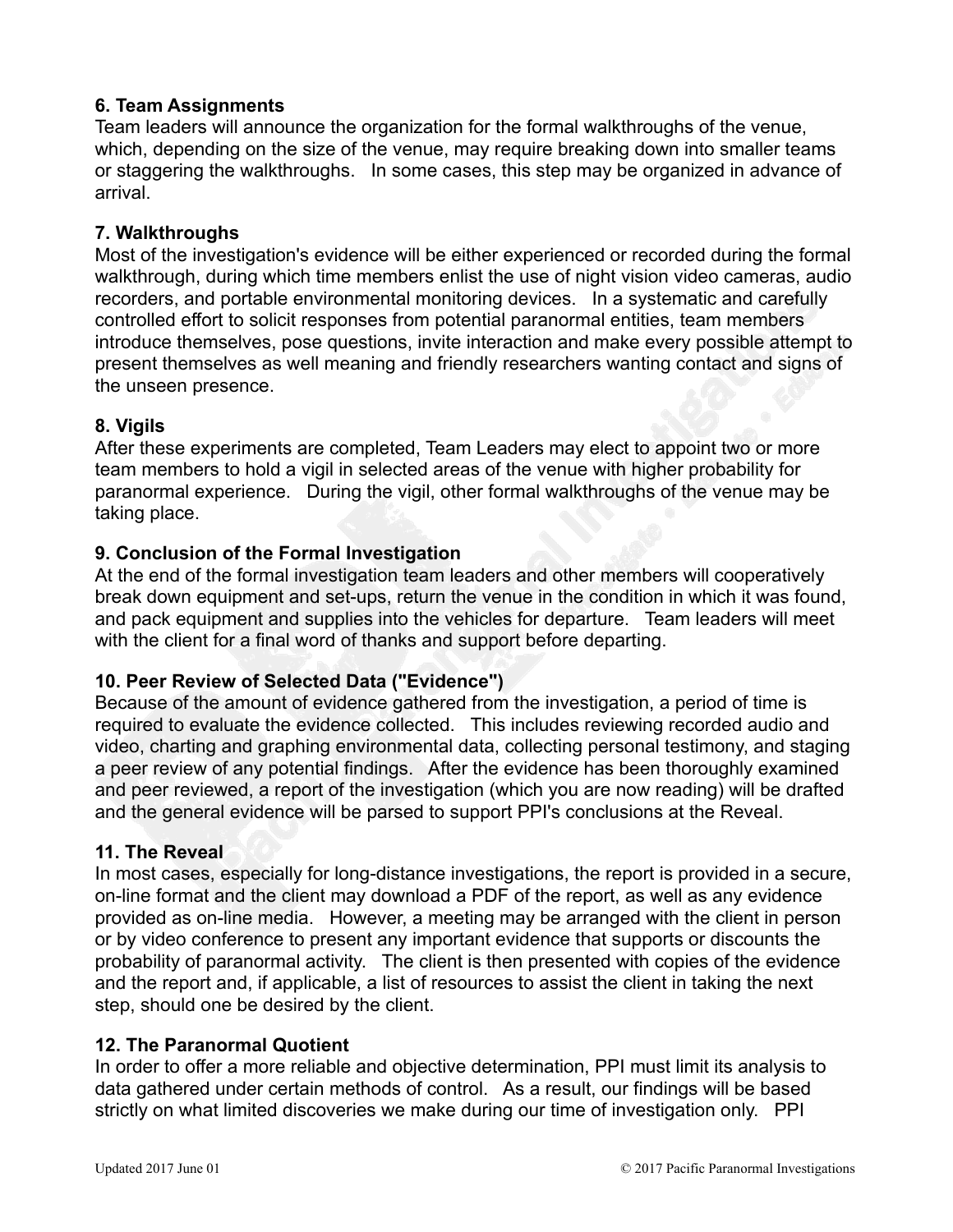evaluates the probability of paranormal activity of any case based solely on its own data and experiences, as this helps to create a more objective baseline for our conclusions. The conclusion at which we arrive is referred to as a "Paranormal Quotient. " It is number determined in part by comparing the total investment of investigative hours and collected data to the amount of unexplained activity, data and evidence documented by our investigation. This ratio is balanced and adjusted by factoring the degree to which the claims of the case and our own evidence can be explained: the greater the fraction of unexplained evidence collected, the greater the paranormal quotient; the more we can deduce a practical explanation of it, the more the quotient is lowered. (Conversely, the less explanation we find, the more the quotient is increased. )

# **Quotient = Probability**

- 00 25=low
- 26 50=medium
- 51 75=high
- 76 99= very high

The resulting determination is a generally reliable indicator for our data set only. We acknowledge that the clients have, and will continue to, put many more hours of their own subjective involvement in this case once we have finished, and that they may arrive at a different, perhaps much truer, quotient of their own. However, our determination attempts to present as objective an assessment as possible based on our limited exposure to the case.

# **13. The Determination**

At the end of the Report-and-Reveal process, a Recommendation is offered in response to PPI's general Determination about the case. Unless a case has been deemed "Unserviceable" (see below), one of several possible Final Determinations may be presented:

**Explained**: Enough evidence has been amassed to offer a rationale and ordinary explanation to the alleged paranormal experiences of the client; no follow-up investigation will be required;

**Unexplained**: Insufficient evidence has been obtained to make a conclusion in denial of, or in support of, paranormal activity, though some degree of inexplicable activity might be conceded

**Inconclusive**: Sufficient evidence has been obtained, but analysis is inconclusive or disputed among the investigators; a conclusion, therefore, cannot be determined.

**Unserviceable**: In some instances, the conditions of a investigation may become exceptionally hazardous to the investigators, or the client's agendas may suddenly be incompatible with those of PPI. Under these circumstances, an investigation may be canceled beforehand or, at the discretion of a PPI Team Leader, aborted at the site, and the case will be closed as "unserviceable. " (See "3. 3. 3: Safety, Legality, and Arbitration" under "3. 3 Investigative Protocols. ")

At this stage, unless otherwise directed, the case has been officially closed until the client elects to make further contact.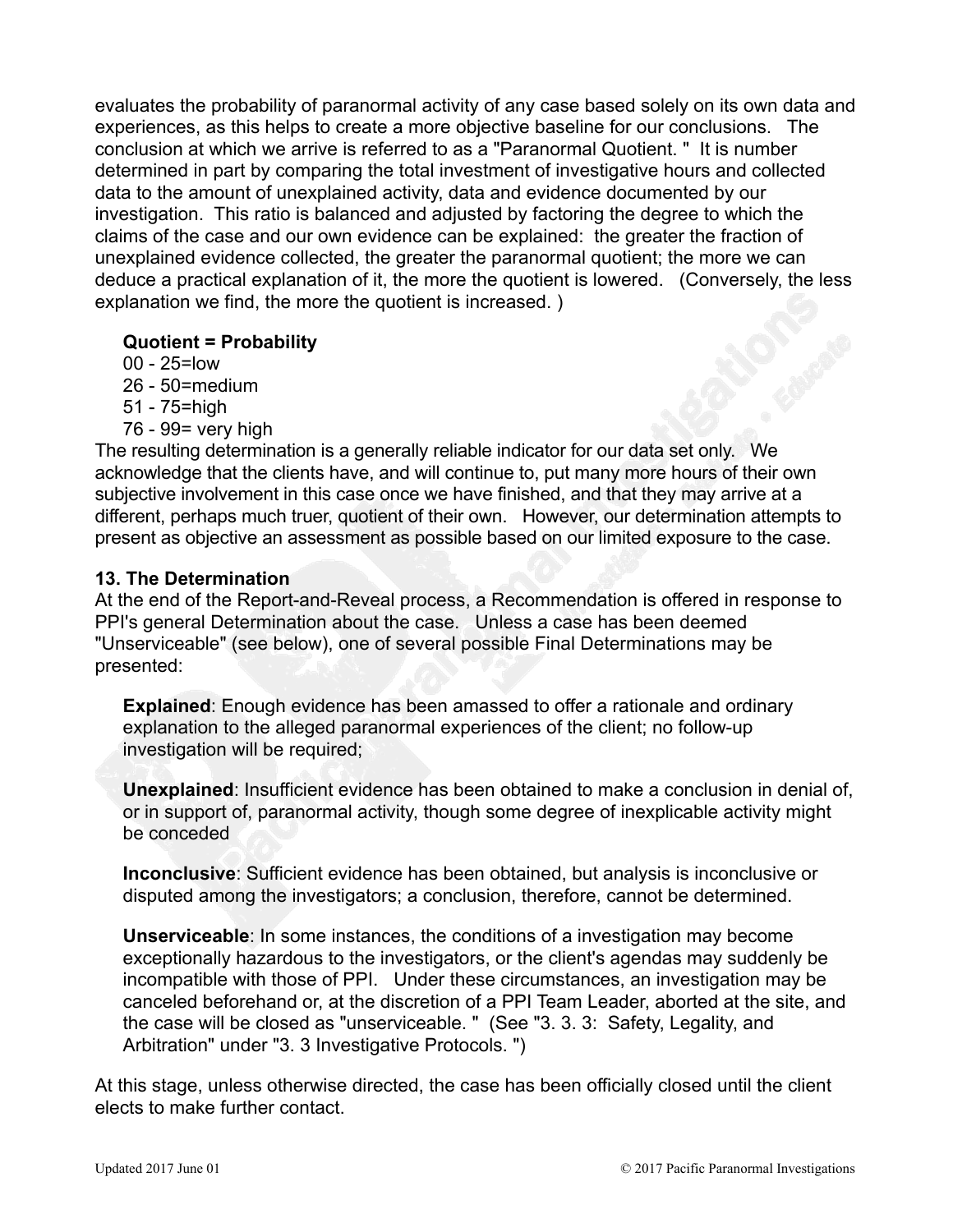# **III. INVESTIGATION PROTOCOLS**

Protocols are a set of policies dictating behaviors or responses appropriate for PPI members while involved in an investigation. In some cases these protocols are intended to keep members from a situation that may be physically and emotionally compromising; however, a majority of the protocols are designed to safeguard the investigative process and the evidence from tampering, misdiagnosis, or mishandling. A consistently observed set of protocols protects the reputation of the organization, the integrity of its members, and, ultimately, the credibility of the investigation itself. The investigative protocols of Pacific Paranormal Investigations fall into four categories:

- behavior while on investigations
- equipment use
- safety, legality and arbitration
- collegiality

#### **1. Behavior while on investigations**

**Manners:** Courtesy and civility are expected at all times on an investigation, both in collegial interaction and client interaction. Though a sense of humor is often helpful in nervous circumstances, raucous, loud or lewd behaviors dishonor the field of paranormal research and disgrace the organization. Investigators, therefore, should always behave in a manner that positively represents Pacific Paranormal Investigations to the client. In attire, an investigator should wear appropriate and comfortable dark clothing. The wearing of cologne, perfume, and other strong essences should be avoided, as these not only are bothersome to others but also could preclude olfactory evidence from being properly detected. Similarly, PPI members should not smoke, drink or eat during an investigative procedure. (See "Sobriety and readiness" below. )

**Serious intent:** Investigators should treat the potentially paranormal environment with sanctity and remain respectful in addressing possible spirit entities. Furthermore, all investigators should give their own investigative procedures their full attention and not permit distracting behaviors or conversations to divert them from their purpose. All portable media devices accompanying the investigator should be used for the purpose of the investigation, and not as a form of entertainment.

**Convictions:** Unless invited to do so by the client, investigators should refrain from mentioning their ideological, religious or political philosophies while on a formal investigation. Under no circumstances should an investigator proselytize or assume an attitude that might be interpreted by the client as proselytizing.

**Respect for private property:** The venue which is opened to the investigation should be treated with utter respect; investigators should offer as discreet a presence in the client's environment (especially if it is a private residence), and should always leave the venue in the same condition in which it was found. They should not touch personal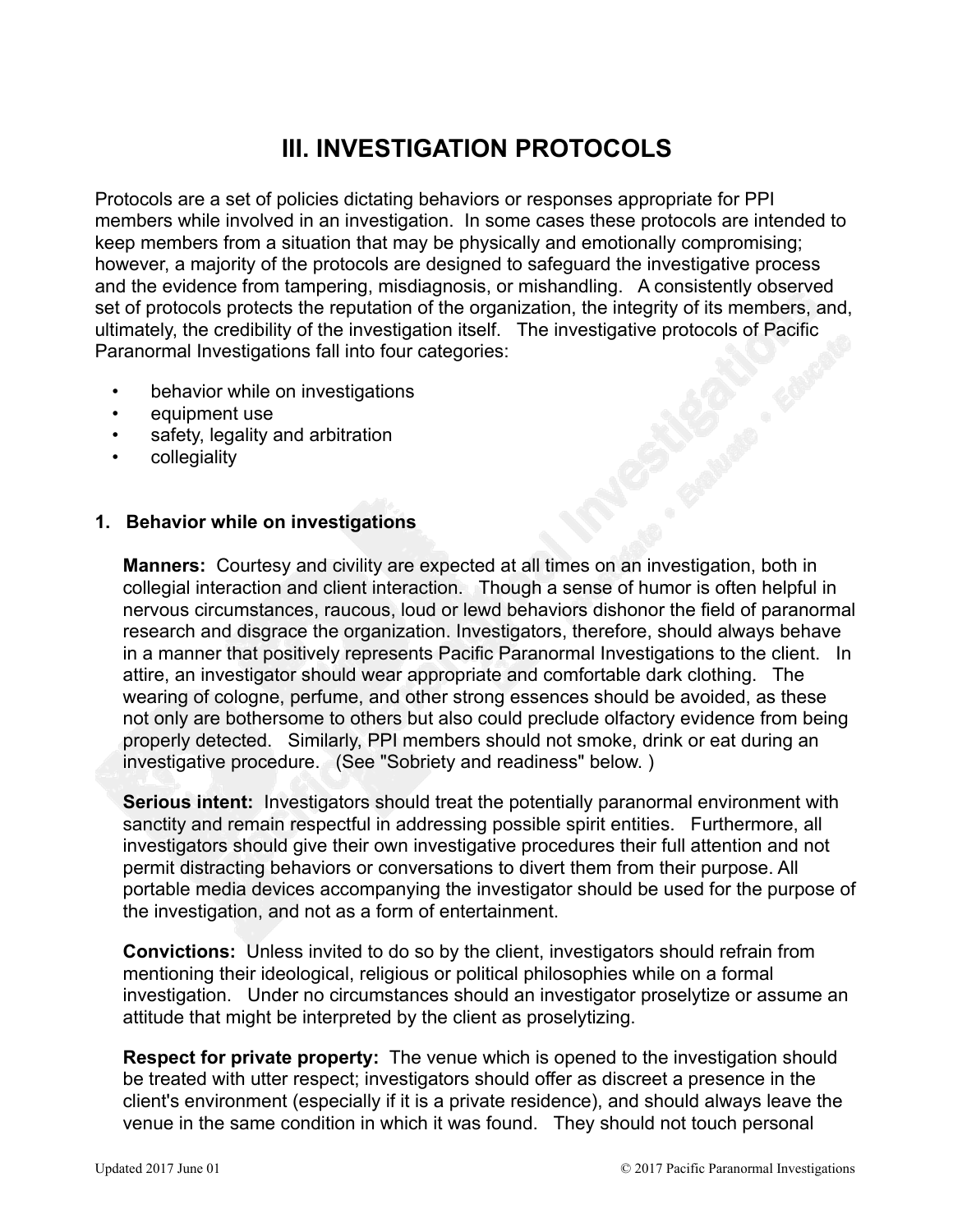belongings unless invited to do so by the client, nor enter into unfamiliar areas of the venue unless the client has given express permission to do so. Additionally, they should always receive permission from the client to smoke on the premises or walk across surfaces in the home wearing shoes.

**Sobriety and readiness:** Alcohol and other substances that could impair judgment should be avoided. (Note, sobriety is also a requirement for the client during the hours of investigation. ) Investigators should record into the log the use of prescription drugs whose side effects or interactions with other drugs could potentially alter their perceptions, their judgment, their motor skills, or their behavior. An investigator may on occasion share an alcoholic beverage with the client as a friendly gesture, but this should not be taken as enticement to overindulgence. An investigator should also make an attempt to arrive at the investigation feeling rested, sated from hunger, and slaked from thirst, since a depleted physical state will also impair judgment and performance. On longer investigations, it is recommended that the investigator bring a snack to consume during a designated break.

**Mood:** Investigators should carefully evaluate their own emotional state if it will impact their performance on an investigation. Entering into an investigation predisposed to gloominess or anger may make for a less effective case as well as an unpleasant experience for others, especially if the subject of the investigator's mood cannot be broached and discussed.

#### **2. Equipment Use**

**Photographic apparatus:** Since most investigators bring along their own equipment on investigations, the suggestion to treat equipment with all due care is usually a moot point. However, the use of flash photography in a dark setting can be inconvenient, painful, or dangerous if colleagues are not forewarned; investigators should announce with prudent clarity an impending flash. Care should also be taken to prevent the camera strap or a finger from eclipsing the lens. Pictures should not be taken in drizzly, snowy or rainy conditions, or in environments where particulate matter is airborne. In the use of cameras requiring the loading of film, measures should be taken not to expose the film to light sources or contamination. Investigators should maintain a meticulous file of film negatives to corroborate any paranormal evidence that appears in a photograph. Camera equipment should undergo regular maintenance to prevent camera-related artifacts and other faults of the technical apparatus from appearing on the photograph.

**Audio recorders:** Many a promising Electronic Voice Phenomenon (EVP) ends up having to be summarily dismissed after painstaking measures are taken to evaluate it, simply because appropriate protocols were not observed on the investigation. Investigators should allow a recording device to run for a period of time in an environment other than an investigation, in order to assess whether the equipment produces any anomalous sounds that might be misinterpreted later as EVP. If possible, they should carry the recorder in a manner that will not produce undue noise. If placing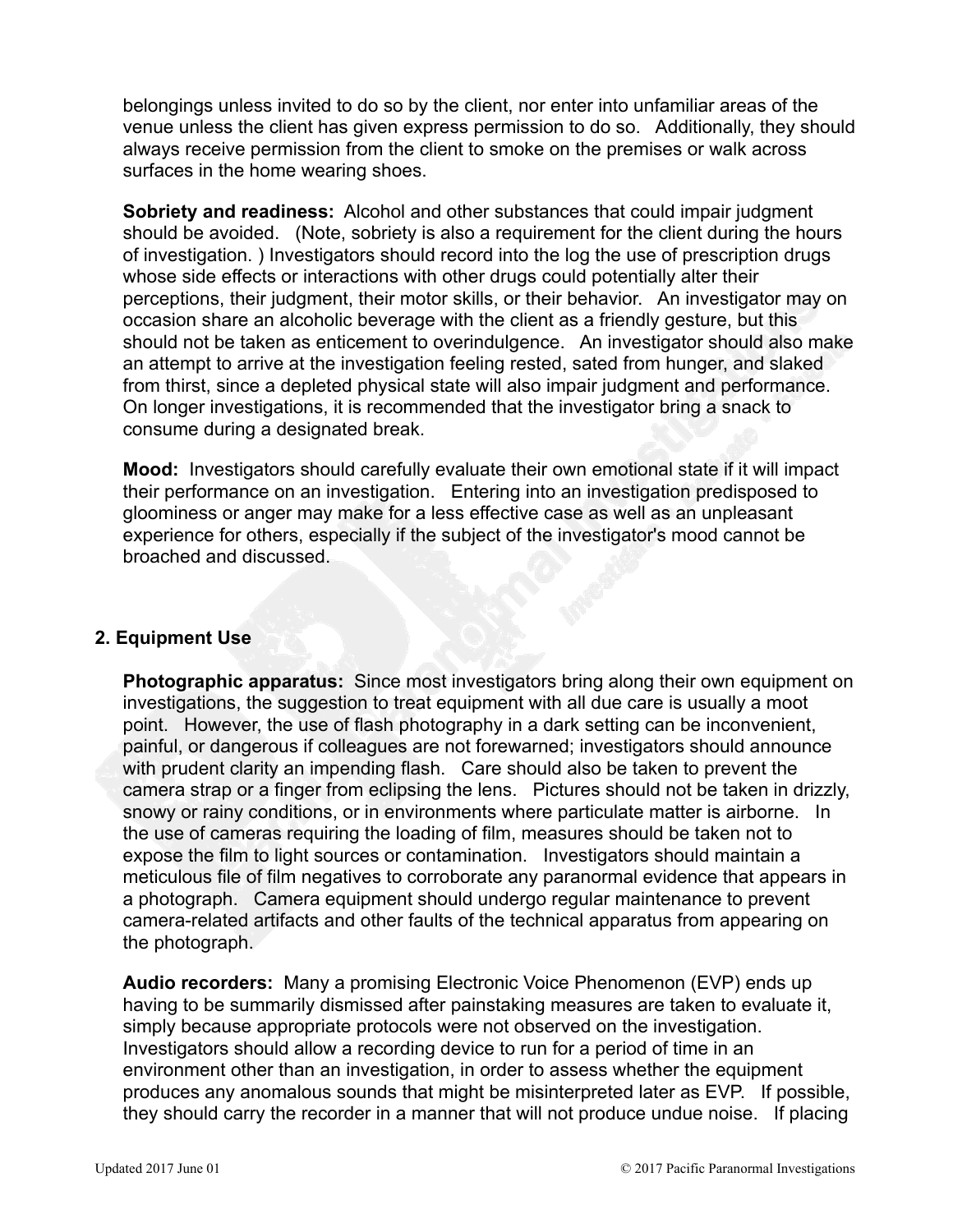a recorder in a stationary position, care should be taken that it is free from reverberation and vibration, which will ensure a more reliable recording. Investigators should note the day, time and place that a recording begins, including the room or area at the venue. Before beginning the investigation, investigators should obtain voice samples and base recordings of sounds in the venue and its environment, and identify these sounds by naming them. During a formal investigation, participants should speak using a clear voice and never whisper! If, for any reason, they must alter their voices, cough, eruct, sniffle, wheeze, or pop a hip joint, they should make a note of it the recording. For any anomalous sound that occurs, mention should be made of it, even if it easily explained. Although such a sound may seem self-evident at the time, it could be misinterpreted later as something more significant. The number of participants in an investigative group should be limited so that potential EVP will not be talked over or eclipsed by ambient noise, shuffling feet, and so forth. All participants should wear clothing that is comfortable but does not shush (avoiding, for example, nylon pants) or clatter or make other noises. Soft sole shoes such as tennis or jogging shoes should be worn in order to cut down on loud footfalls and to make the walkthrough more comfortable. If at all possible or practical, the client and other individuals in attendance of the investigation should be encouraged to observe these protocols as well.

**Video cameras:** Many of the same common sense rules in the use of still-shot photographic equipment apply to the use of video cameras and camcorders. However, since this device records, both, vision and sound, all of the same care observed in the use of audio recorders applies as well. Additionally, most camcorders with night vision filters require the user to conduct the walkthrough while staring into a viewfinder. As a precaution, colleagues should be vigilant for any irregularity in the walkway, such as an object, a step, or a change in the gradient of the floor, to safeguard the user from injury and equipment damage.

**Batteries:** Investigators should always carry an ample supply of batteries, even if they have replaced the batteries in their equipment prior to the investigation. Anomalous battery drains are common enough on investigations to have become indicators, in and of themselves, of paranormal activity.

**Two-Way Radios:** All investigators with two-way radios (walkie-talkies) must use equipment that operates according to FCC guidelines within the unlicensed spectrum, and communicate using the accepted Push-To-Talk (PTT) protocols of mobile telephony. Two-way communication during a formal walkthrough on investigation should be for essential use only.

**Mobile and Cellular Phones:** All applicable protocols used with similar devices should be observed while using the cellular phone, as well. If a cell phone does accompany an investigator on an investigation, it should be set to a silent mode unless otherwise agreed upon by the investigation team.

**Equipment cleanliness and maintenance:** PPI team members should conduct regular maintenance checks of equipment to guarantee reliable evidence and make sure that power cables and utility cords are in safe operating condition. The cleanliness of equipment is also a safety factor; investigators should pay special attention to cords that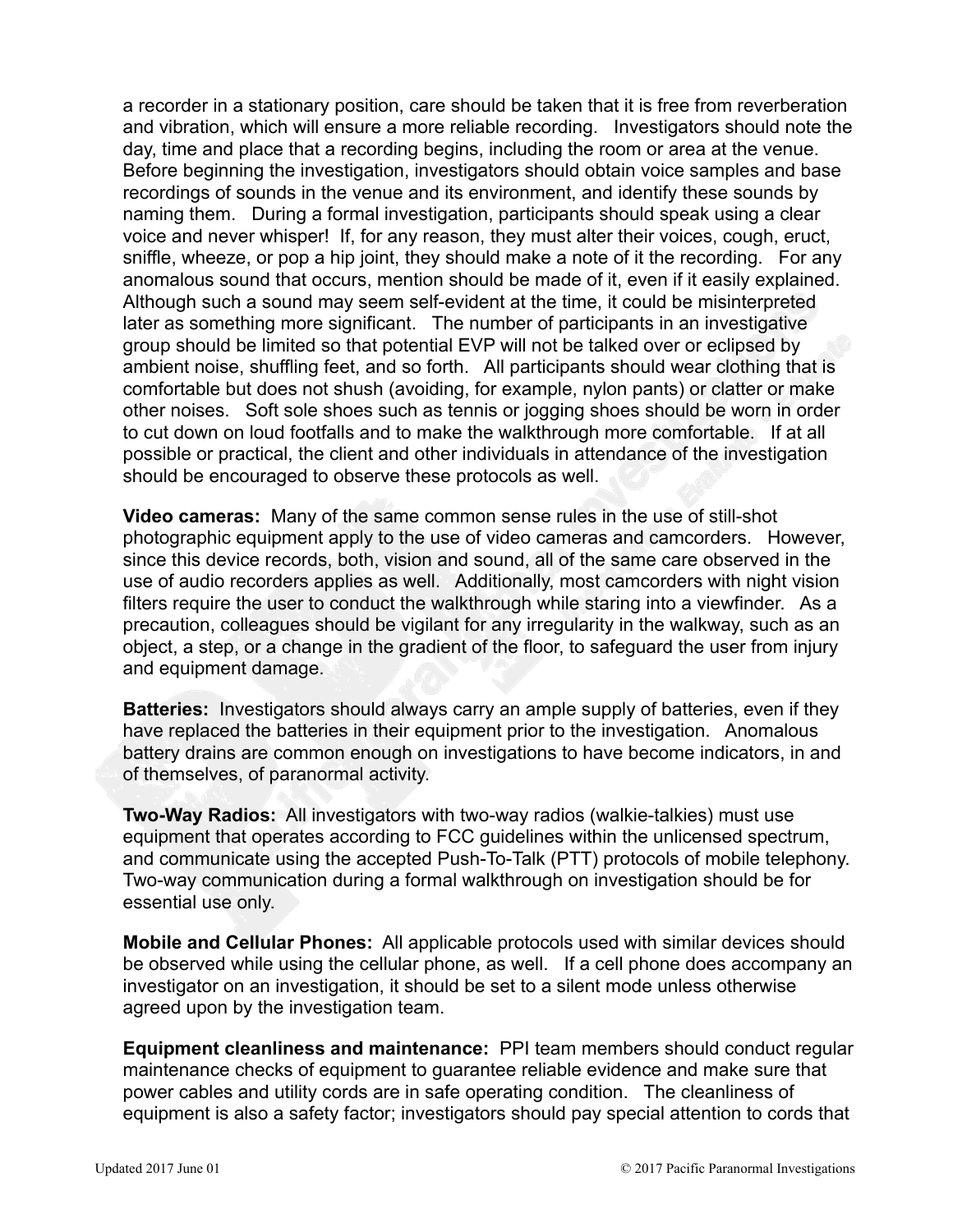have been stored in environments where they could be easily soiled, since this could eventually damage carpets, fabric and/or floors at the venue.

**Power:** Although most clients readily consent, investigators should nonetheless ask for permission to use power outlets at the venue, and to be certain that equipment power requirements do not exceed the minimum safe capacity of the venue's power source. Investigators are urged to carry a plentiful supply of back-up batteries for their devices.

#### **3. Safety, Legality, and Arbitration**

**Waivers**: PPI members sign any reasonable waiver presented by the client. We bear in mind, many clients request paranormal services because of their feeling of vulnerability in their own homes. In addition to the legal implications of a standard waiver, such documents give the client a measure of psychological comfort.

**Affidavits**: Investigators should carry official I. D. (driver's license, passport, etc. ) in the event that authorities detain them in a public venue. When necessary, clients may be requested to provide proof (deeds, credentials, or other documents) of their legal authority to permit an investigation at the venue.

**Lawful Activity**: In public venues, investigators must take care at all times not to deface, destroy or vandalize public property, even if motivated to do so in the interest of persuasive evidence. Hours of operation should be observed as posted. Signage alerting the public of danger, policies or ordinances should always be heeded. PPI members should never carry nor agree to use illicit substances or objects while on an investigation.

**Peril:** Investigators should take precautions not to enter into physically or socially perilous environments, even if they are within the client's purview. On a formal PPI investigation, all members must investigate in teams of at least two, to protect each other and to corroborate one another's experiences. In the event that an investigation becomes dangerous or one or more investigators becomes fearful, all investigators should leave in as calm and professional a manner as possible, securing the safety of individuals first, and the security of equipment secondarily. No investigator should be forced or pressured to enter into what he or she perceives to be a perilous environment.

**Monitoring**: At least one individual should be assigned as a monitor of the equipment and the environment, not only to safeguard PPI devices in public venues from theft, vandalism and tampering, but to log events and noises that might influence the evidence captured by investigators inside the venue. In the event that the monitor must leave the post temporarily, a Team Leader should be contacted to make the monitor's whereabouts and reasons known. If the monitor must withdraw for an extended period of time, a Team Leader will appoint a substitute monitor in the interim.

**Conflict Resolution**: All disputes between the client and PPI over investigative procedures and protocols should be arbitrated by a Team Leader. No one subordinate to a Team Leader should attempt to mediate a dispute with a client while on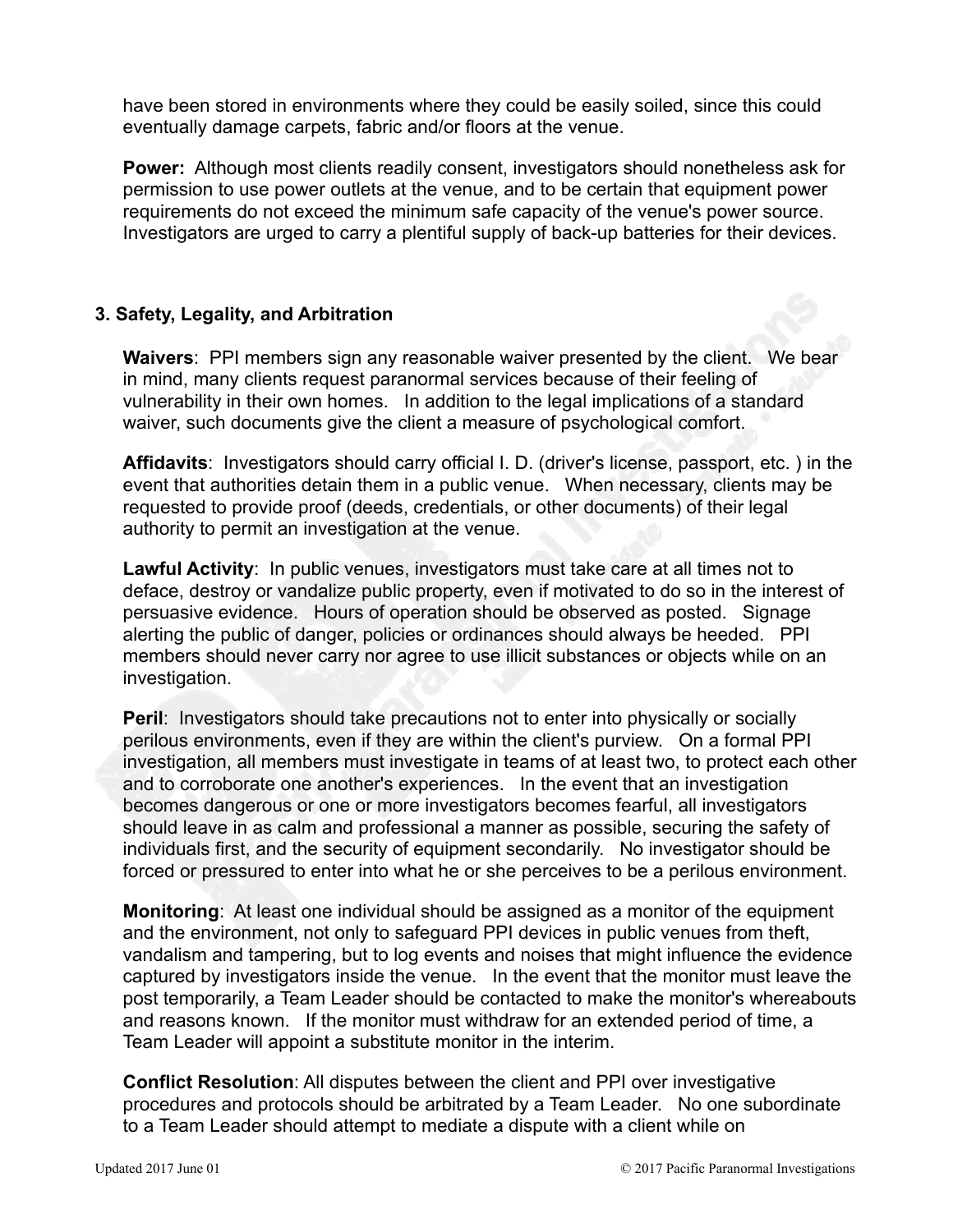investigation. Under no circumstances should a PPI member express outrage or aggression, should a conflict occur. In the event that a resolution to the conflict cannot be reached, a Team Leader may elect to withdraw the investigation in an orderly, nonadversarial manner and schedule a meeting with the client to arbitrate and resolve the conflict. In such circumstances, a rescheduling of the investigation will be solely at the discretion of the client.

# **4. Collegiality**

**Intolerance:** PPI members will not discriminate against clients or other members of PPI based on race, culture, creed, gender, age, sexual orientation, physiognomy, disability, or ideology.

**Fraternization:** Members will refrain from ostentatious displays of familiarity, affection or sexual intimacy with other members, clients or related individuals while participating in an investigation.

**Harassment:** Members of PPI will safeguard their colleagues from intrusion, threats and harassment, and will report these if witnessed between or among other colleagues, or between or among colleagues and clients.

**Loyalty:** When representing Pacific Paranormal Investigations to the public, members will display comity and loyalty and uphold PPI's protocols, principles, and values.

# **IV. ETHICAL ISSUES**

While protocols help PPI to monitor the investigation as a safe and reliable process, other ethical issues are of concern insofar as they affect the way the organization (or one or more of its members) interacts with the client, acts upon the evidence, or biases the results. Membership to Pacific Paranormal Investigations is a carefully screened process. Clients, however, may feel further assured by the fact that PPI members take an oath to uphold and abide by strict ethical standards during all phases of an investigation.

#### **Paranormal Investigator's Code of Ethics**

- Physics before Metaphysics: members pledge to use the scientific method above all others in the collection, examination and analysis of data and evidence.
- Substance Over Shadow: investigators will place greater value on the process of inquiry and reasoning than on their personal expression of faith, their belief system, their spiritual philosophy, or an avowed absence of these.
- The Living before The Dead: members will at all times regard the needs and concerns of clients and colleagues as a greater priority than all other concerns of research and investigative practices.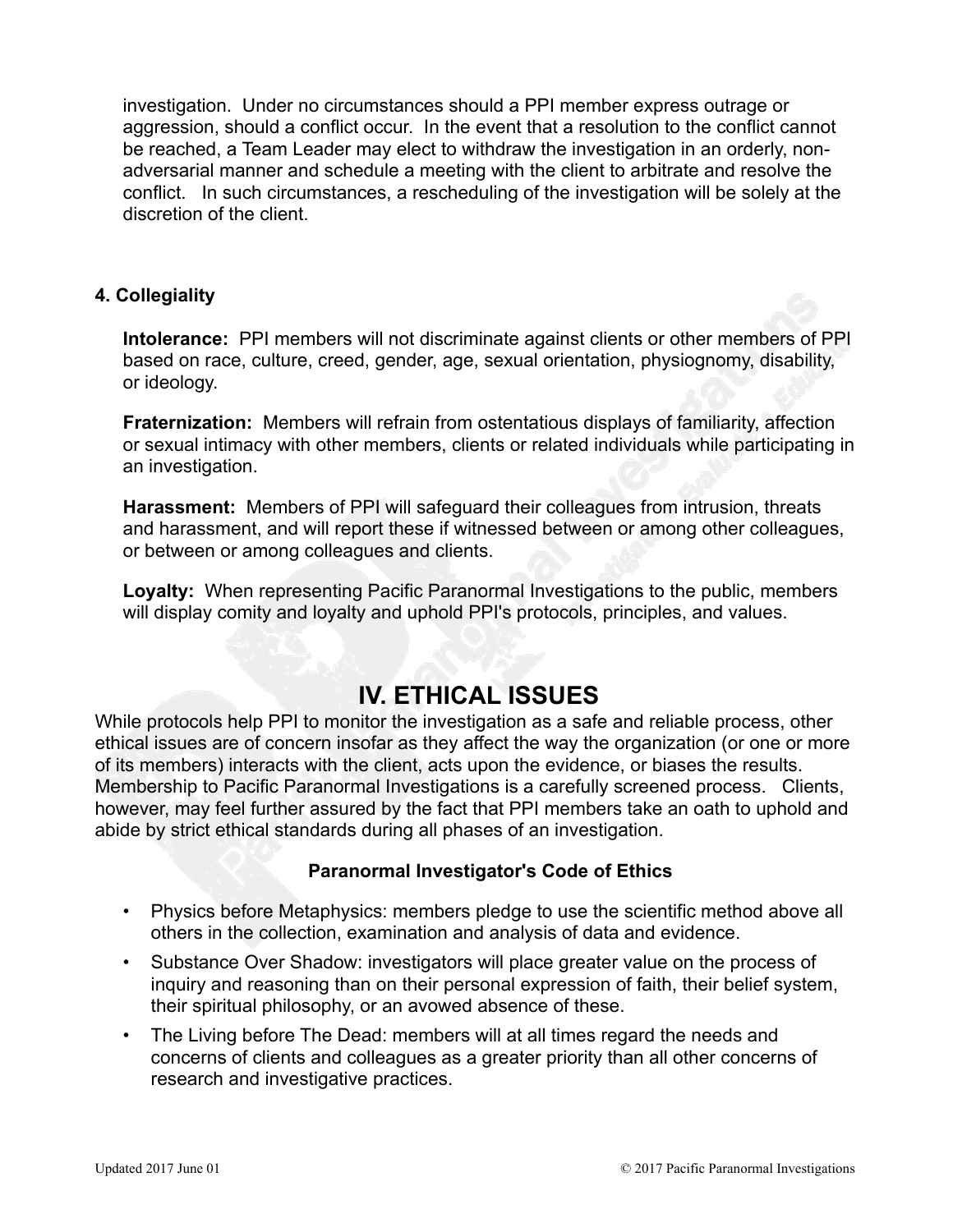- Credibility and Character: members at all times during an investigation will safeguard the credibility of the organization by representing it with the highest standards of honesty, integrity and professionalism.
- Courtesy and Custom: while participating in any investigation, members will show sensitivity and respect for diversity in the client's culture, behaviors, ideologies, policies, rules, customs and personal wishes.
- Law and Order: members will never compromise the investigation, the client or the organization by flouting or bending the laws of a state or a community.
- Comity and Compassion: members will demonstrate collegiality with other team members and will respect the claims, doubts, concerns, fears and wishes of any client or other individual relevant to an investigation.
- Privacy and Propriety: investigators will safeguard the confidentiality of all personal information, sensitive or otherwise, divulged by colleagues, clients, and relevant witnesses.
- Currency and Professionalism: investigators will contribute meaningfully to the advancement of paranormal research by remaining current in the field and applying that knowledge to the methodologies of investigation and evidence assessment.
- Knowledge Before Profit: members will pledge to disclose fully any significant discoveries germane to the field of paranormal research, and to refuse to profit financially either by publishing, or preventing from publication, such discoveries.

#### **1. Physics before Metaphysics**

In an effort to investigate paranormal occurrences with as much objectivity and skeptical inquiry as possible, PPI members must value the scientific method as more useful to the evaluation of phenomena than more unorthodox metaphysical methods. Consequently, any investigative technique that cannot profit from the practical deployment of scientific tools and technologies must be rejected. Such techniques include (but are not limited to) the use of séances, psychic mediums, past life regressions, remote viewing, dowsing rods, table tipping, ouija boards, numerology, tarot cards, the I Ching, the Kabbalah, and so on. Although we cannot endorse metaphysical methods of paranormal investigation, if the client prefers them to the methods used by PPI, we can cheerfully recommend such services and withdraw our own. We ask, however, that clients understand the nature of our services beforehand, in the interest of avoiding misunderstanding.

#### **2. Reason over Religion**

We respect a client's religious or philosophical belief, including the absence of these, but we also understand how paranormal phenomena may be regarded through the filter of these ideologies and begin to take on the cultural identity of them. (Demons and angels are an apt example of how paranormal phenomena can take on the personae found in the mythology of certain religions. ) Of course, this does not preclude PPI members from having deeply spiritual lives. Furthermore, spirituality may play a central role in the way that our members empathize and support the client effectively. However, in the pursuit of truth and in respect to an objective investigation, all our members must value logic, intellect and critical thinking as the primary modes by which paranormal phenomena are recorded and evaluated.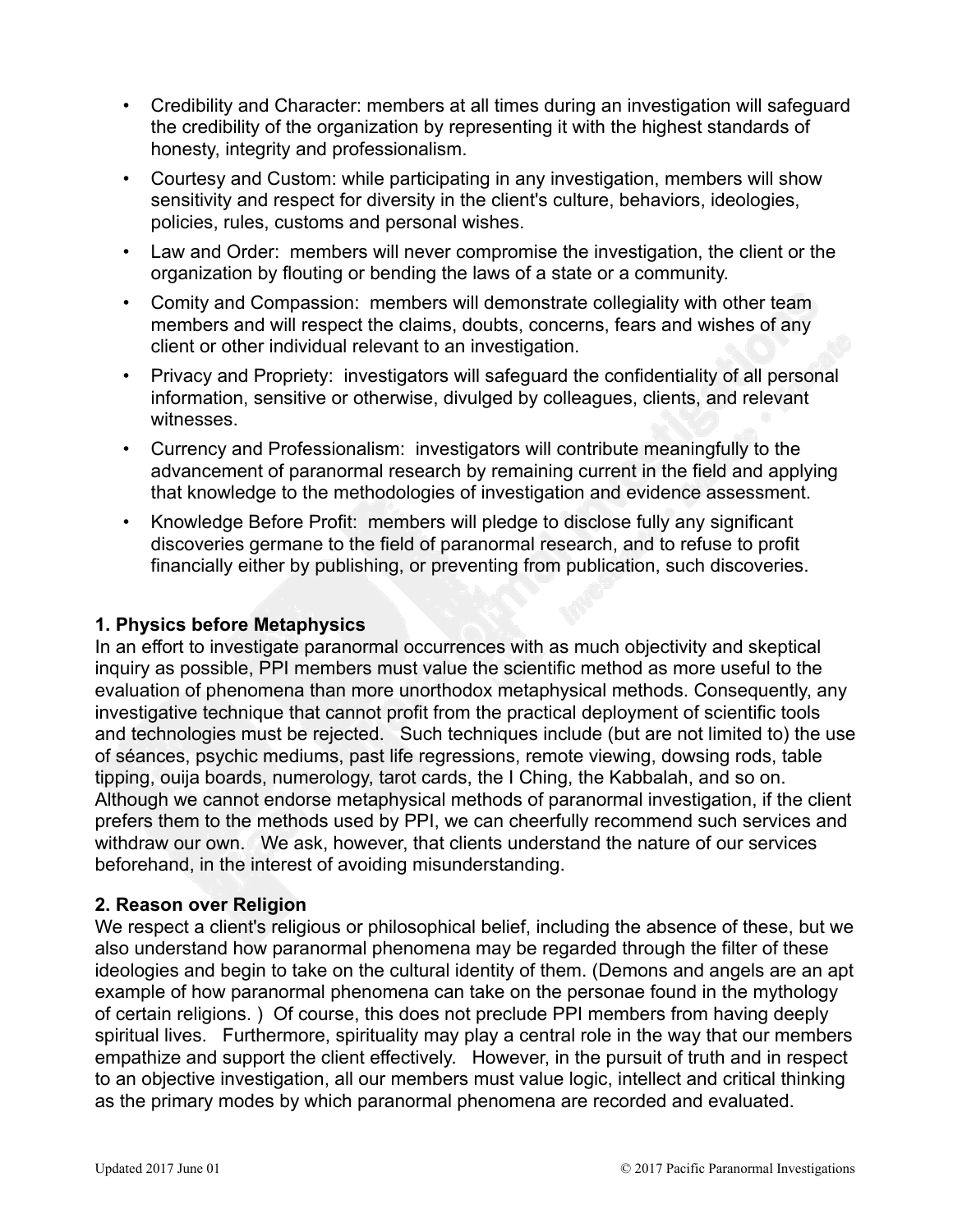# **3. The Living Before the Dead**

One of PPI's most important goals is to gather credible evidence of a post-mortal existence that will stand up to careful scrutiny and rigorous debunking. Nonetheless, our single greatest priority is life, and the concerns of the living take precedence over all else. In particular, the needs of the client are paramount to our operation. In consequence, we will not place the investigation of paranormal phenomena over the needs and concerns of the client, nor will we use investigative methods that in any way compromise the client or the client's home (or other venue).

# **4. Credibility and Character**

Serious-minded paranormal investigators and paranormal societies like PPI have been the subject of derision for centuries, withstanding attacks from religious communities that regard our goals as heretical and enduring the barbs of the science community which considers our methods of inquiry untenable. While we vociferously contradict these claims, we are sensitive to the fact that our actions and our attitudes represent an entire community of unorthodox thinkers, and in consequence we must protect the credibility of our organization and our research methods by maintaining a professional ethos at all times. While the objectives of our organization may not be credible to some, we nonetheless put great stock in them and believe the integrity of our members will confer a degree of credibility as well.

# **5. Courtesy and Custom**

The gamut of paranormal experiences runs across lines of race, religion, politics, age, gender, sexual orientation, culture, disability, and other physical and ideological distinctions upon which we heap a sum of grave importance in the world of the living. Death, it seems, is not only the great equalizer; it is the universal experience that all of us share and which cancels our differences. Therefore, PPI members swear to uphold tolerance and celebrate diversity in their interaction with one another and with the client.

#### **6. Law and Order**

Members will not jeopardize our organization nor compromise the client by engaging in illegal activities or proscriptive behaviors while participating in an investigation. Nor can PPI or any one of its members honor the request of a client if it breaks the law or is patently unethical.

#### **7. Comity and Compassion**

In the same spirit with which PPI members guarantee their investigations to be conducted legally and ethically, they respect the sanctity of the bonds of trust and loyal friendship. While members easily demonstrate these in their interaction with other PPI members, they also commit themselves to extending that trust, friendship and support to the client, or to anyone else within the sphere of the client during an investigation, by respecting the motives which, in most cases, influenced the client to contact PPI for assistance in the first place.

#### **8. Privacy and Propriety**

While the overarching objective of our organization is to bring to light as much credible evidence of the paranormal and make it publicly available, we understand and respect the confidentiality of any personal information entrusted to us by the clients. Members will not divulge the identity, the location, or any other personal information that might compromise